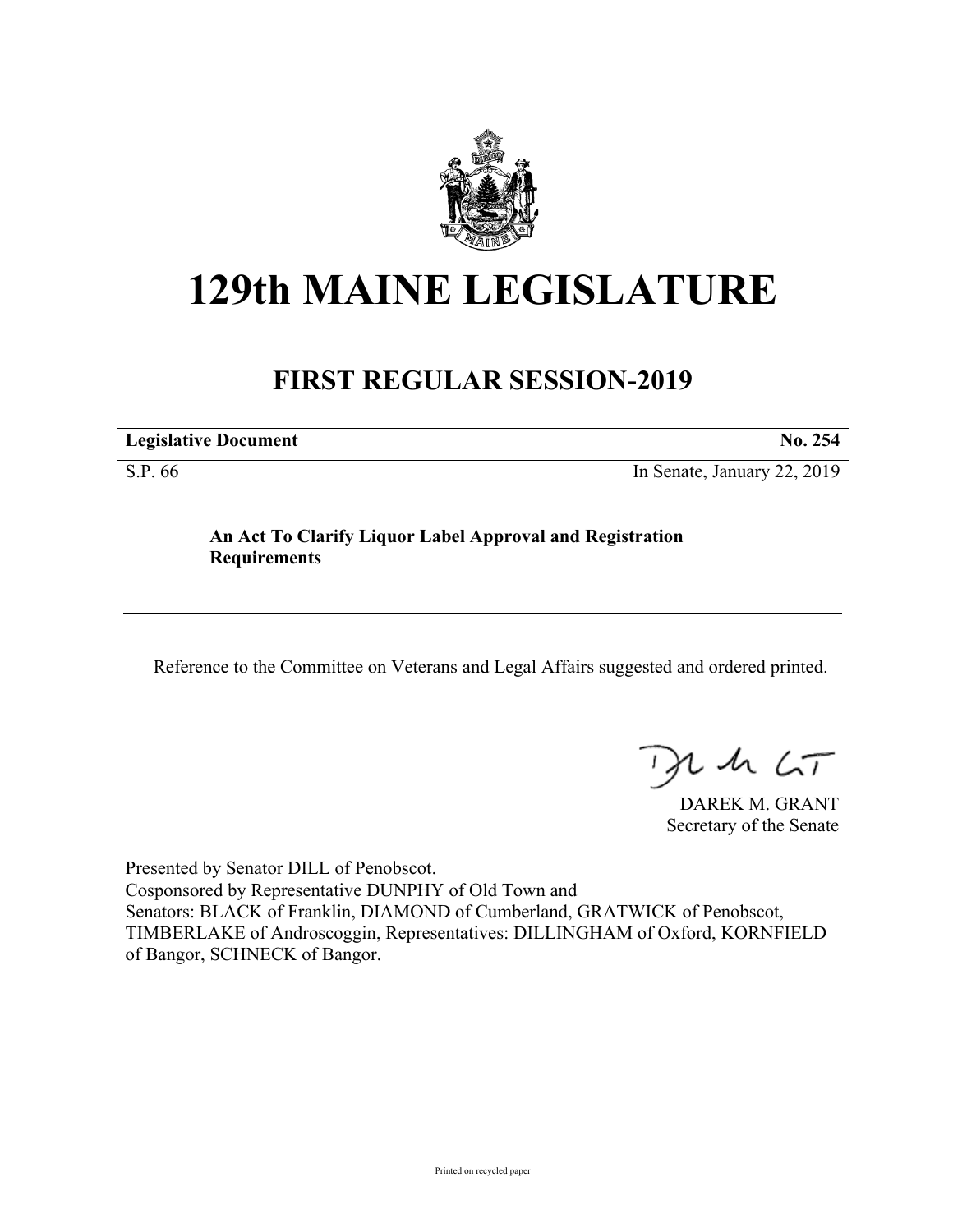| 1              | Be it enacted by the People of the State of Maine as follows:                                  |
|----------------|------------------------------------------------------------------------------------------------|
| $\overline{2}$ | Sec. 1. 28-A MRSA §2, sub-§13-B is enacted to read:                                            |
| 3              | 13-B. Keg. "Keg" means a container capable of holding at least 5 gallons of liquid.            |
| $\overline{4}$ | Sec. 2. 28-A MRSA §6-A is enacted to read:                                                     |
| 5              | §6-A. Approval and registration of labels                                                      |
| 6              | <b>1. Federal approval required; exception.</b> A person may not import to the State,          |
| 7              | export from the State or sell in the State malt liquor, wine or a low-alcohol spirits product  |
| $\,$ $\,$      | unless the container in which the malt liquor, wine or low-alcohol spirits product is          |
| 9              | imported, exported or sold bears a label approved by the United States Department of the       |
| 10             | Treasury, Alcohol and Tobacco Tax and Trade Bureau. This subsection does not apply to          |
| 11             | malt liquor, wine or a low-alcohol spirits product that is manufactured in the State and is    |
| 12             | not distributed, shipped, delivered or sold in interstate commerce.                            |
| 13             | 2. Bureau registration required; exceptions. Malt liquor, wine or a low-alcohol                |
| 14             | spirits product may not be sold in the State unless the container in which the malt liquor,    |
| 15             | wine or low-alcohol spirits product is sold bears a label registered with the bureau. This     |
| 16             | subsection does not apply to:                                                                  |
| 17             | A. Liquor sold by the manufacturer for on-premises consumption pursuant to section             |
| 18             | 1355-A, subsection 2, paragraph I; or                                                          |
| 19             | B. Liquor sold by a Maine manufacturer in a keg to an on-premises retail licensee.             |
| 20             | 3. Fees. The fees for registering a label with the bureau under subsection 2 are as            |
| 21             | follows.                                                                                       |
| 22             | A. The fee for the initial label registration is \$10.                                         |
| 23             | B. The fee for changing a label registration is \$1.                                           |
| 24             | C. The annual renewal fee is \$1 for each registered label. Renewal of a label                 |
| 25             | registration must coincide with renewal of the relevant license or certificate of              |
| 26             | approval.                                                                                      |
| 27             | 4. Rulemaking. The bureau shall adopt rules, consistent with the regulations                   |
| 28             | promulgated by the United States Department of the Treasury, Alcohol and Tobacco Tax           |
| 29             | and Trade Bureau pursuant to the Federal Alcohol Administration Act, 27 United States          |
| 30             | Code, Section $205(e)$ , establishing the requirements for registration of a malt liquor, wine |
| 31             | or low-alcohol spirits product label and for changing a label registration.                    |
| 32             | Sec. 3. 28-A MRSA §714, sub-§1, ¶A, as amended by PL 2017, c. 167, §14, is                     |
| 33             | repealed.                                                                                      |
| 34             | Sec. 4. 28-A MRSA §714, sub-§3, ¶¶A and B, as amended by PL 2003, c. 451,                      |
| 35             | Pt. T, §11, are further amended to read:                                                       |